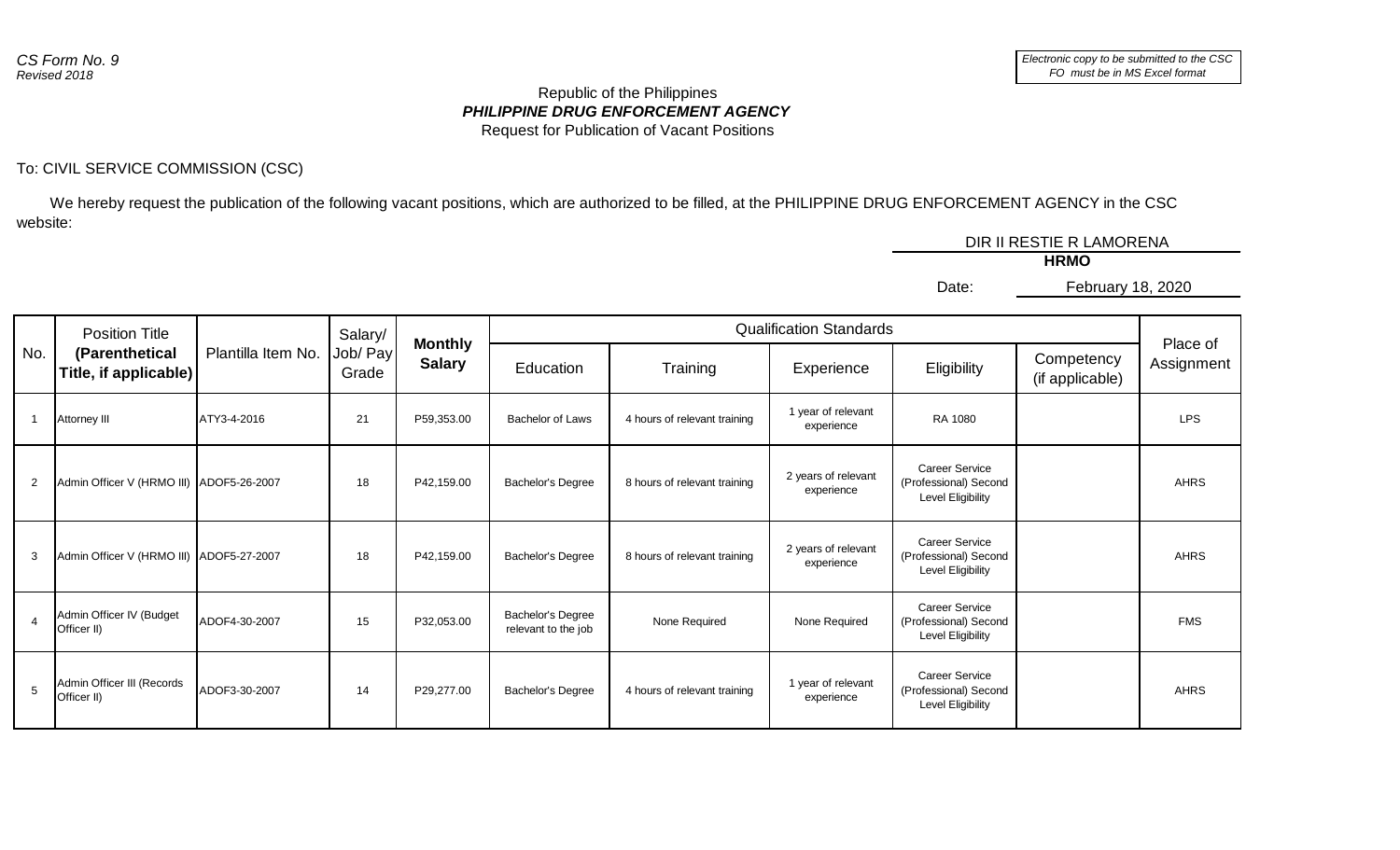| 6              | Information Officer I                       | INFO1-35-2007  | 11             | P22,316.00 | Bachelor's Degree                                                                                     | None Required | None Required | <b>Career Service</b><br>(Professional) Second<br><b>Level Eligibility</b> | <b>POS</b>      |
|----------------|---------------------------------------------|----------------|----------------|------------|-------------------------------------------------------------------------------------------------------|---------------|---------------|----------------------------------------------------------------------------|-----------------|
| $\overline{7}$ | Planning Officer I                          | PLO1-89-2007   | 11             | P22,316.00 | Bachelor's Degree<br>relevant to the job                                                              | None Required | None Required | <b>Career Service</b><br>(Professional) Second<br><b>Level Eligibility</b> | POS             |
| 8              | Admin Officer II (AO I)                     | ADOF2-2-2007   | 11             | P22,316.00 | <b>Bachelor's Degree</b>                                                                              | None Required | None Required | <b>Career Service</b><br>(Professional) Second<br><b>Level Eligibility</b> | <b>AHRS</b>     |
| 9              | Chemist I                                   | CMT1-84-2007   | 11             | P22,316.00 | BS Chemistry or an<br>allied degree with at<br>least 60 units in<br>professional chemistry<br>subject | None Required | None Required | RA 10657 (Chemistry<br>Profession Act)                                     | LS.             |
| 10             | Chemist I                                   | CMT1-86-2007   | 11             | P22,316.00 | BS Chemistry or an<br>allied degree with at<br>least 60 units in<br>professional chemistry<br>subject | None Required | None Required | RA 10657 (Chemistry<br>Profession Act)                                     | CAR             |
| 11             | Information Officer I                       | INFO1-36-2007  | 11             | P22.316.00 | <b>Bachelor's Degree</b>                                                                              | None Required | None Required | <b>Career Service</b><br>(Professional) Second<br><b>Level Eligibility</b> | <b>PECIS</b>    |
| 12             | Statistician I                              | STAT1-240-2007 | 11             | P22.316.00 | <b>Bachelor's Degree</b><br>relevant to the job                                                       | None Required | None Required | Career Service<br>(Professional) Second<br><b>Level Eligibility</b>        | POS             |
| 13             | Admin Officer II (HRMO I)                   | ADOF2-4-2018   | 11             | P22,316.00 | <b>Bachelor's Degree</b>                                                                              | None Required | None Required | Career Service<br>(Professional) Second<br><b>Level Eligibility</b>        | <b>AHRS</b>     |
| 14             | Admin Officer I (Record<br>Officer I)       | ADOF1-16-2007  | 10             | P20,219.00 | <b>Bachelor's Degree</b>                                                                              | None Required | None Required | Career Service<br>(Professional) Second<br><b>Level Eligibility</b>        | RO <sub>6</sub> |
| 15             | Administrative Assistant I<br>(Secretary I) | ADAS1-24-2007  | $\overline{7}$ | P16,458.00 | Completion of two<br>years studies in college                                                         | None Required | None Required | Career Service (Sub-<br>Professional) First Level<br>Eligibility           | RO <sub>6</sub> |